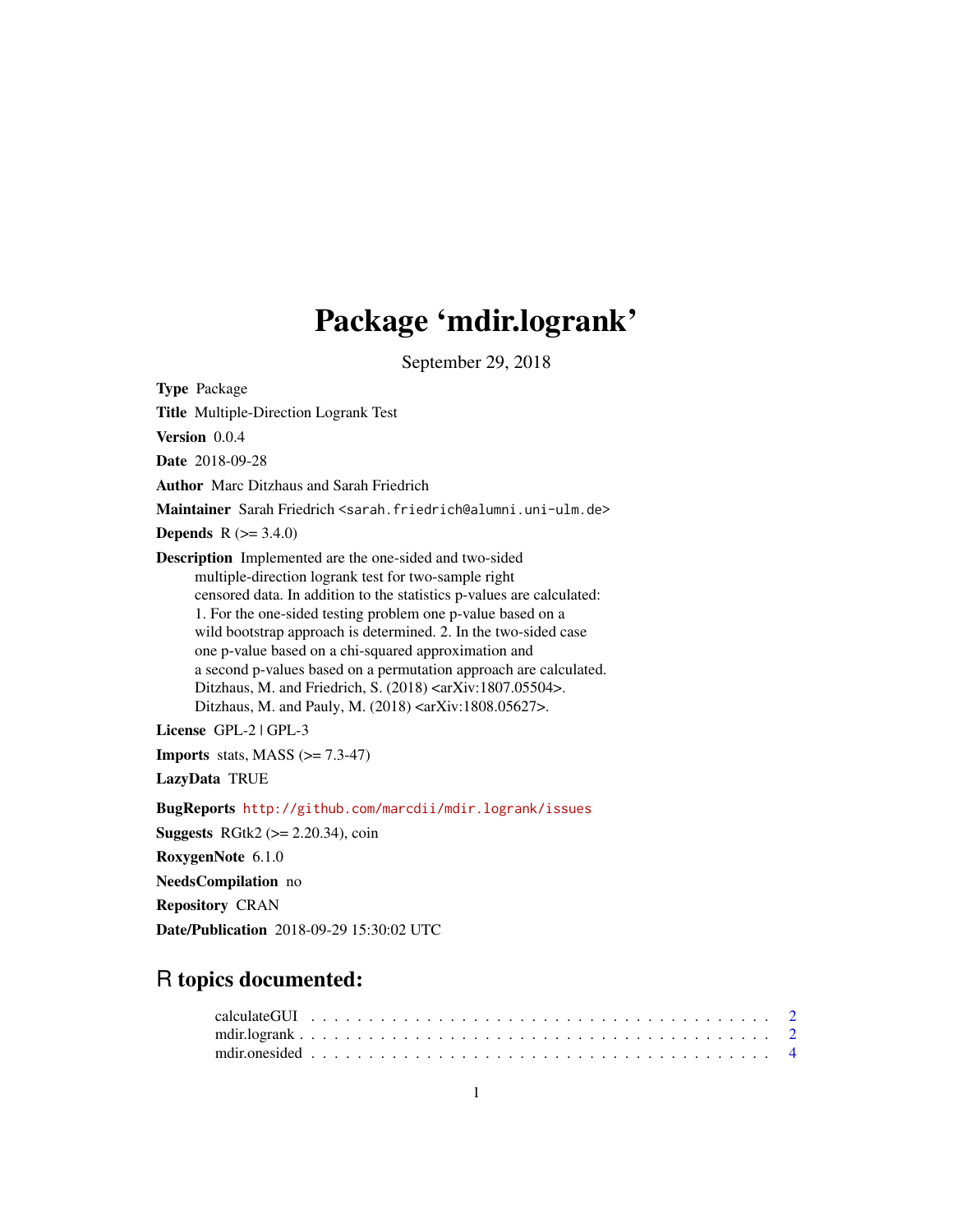#### <span id="page-1-0"></span>**Index** [6](#page-5-0) **6**

#### Description

This function provides a graphical user interface for calculating multiple-direction logrank test for the two-sided and the one-sided testing problem.

#### Usage

calculateGUI()

### mdir.logrank *Two-sample multiple-direction log rank test*

#### Description

The mdir.logrank function calculates the multiple-direction logrank statistic and its corresponding p-values based on a  $\chi^2$ -approximation and a permutation approach

#### Usage

```
mdir.logrank(data, cross = TRUE, rg = list(c(\theta, \theta)), nperm = 10000,
  dig_p = 3, dig_{stat} = 3
```
#### Arguments

| data     | A data.frame, list or environment containing the variables time, event (with<br>values 0 for censored and 1 for uncensored) and group.                                                                                               |
|----------|--------------------------------------------------------------------------------------------------------------------------------------------------------------------------------------------------------------------------------------|
| cross    | logical. Should the weight corresponding to crossing hazards be included? The<br>default is TRUE.                                                                                                                                    |
| rg       | A list (or NULL) containing the exponents $c(r, g)$ of the directions $w(x) =$<br>$x^{r}(1-x)^{g}$ . Both exponents r,g need to be natural numbers including 0. Default<br>is $list(c(0, 0))$ corresponding to proportional hazards. |
| nperm    | The number of permutations used for calculating the permuted p-value. The<br>default option is 10000.                                                                                                                                |
| dig_p    | The p-values are rounded to dig_p digits, the default is 3.                                                                                                                                                                          |
| dig_stat | The test statistic is rounded to dig_stat digits, the default is 3.                                                                                                                                                                  |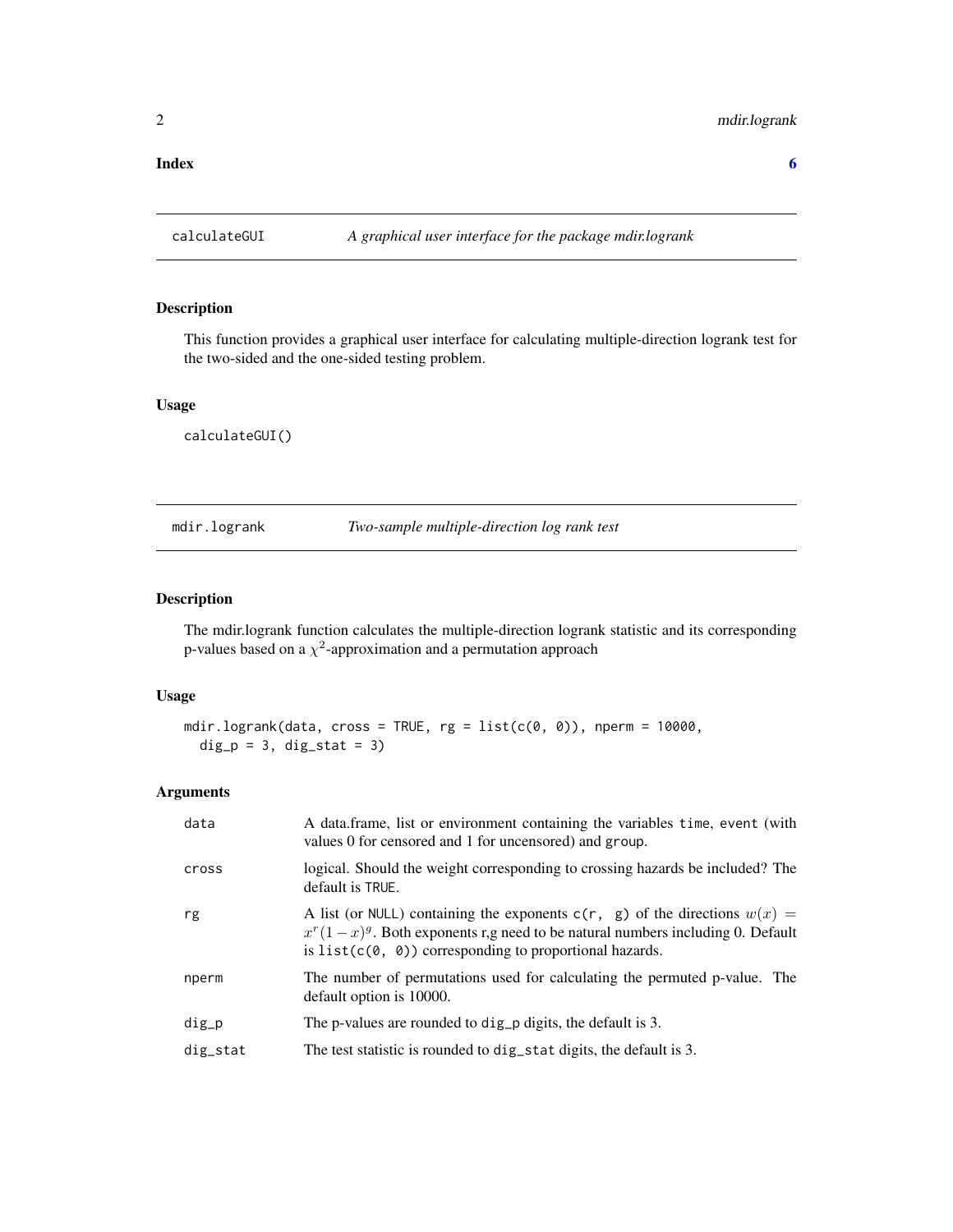#### <span id="page-2-0"></span>mdir.logrank 3

#### Details

The package provides the multiple-direction logrank statistic for the two sample testing problem within right-censored survival data. Directions of the form  $w(x) = 1 - 2x$  (cross = TRUE) and  $w(x) = x^r * (1-x)^g$  for natural numbers r,g (including 0) can be specified. The multiple-direction logrank test needs linearly independent directions. A check for this is implemented. If the directions chosen by the user are linearly dependent then a subset consisting of linearly independent directions is selected automatically.

The mdir.logrank function returns the test statistic as well as two corresponding p-values: the first is based on a  $chi^2$  approximation and the second one is based on a permutation procedure.

#### Value

An mdirLR object containing the following components:

| Descriptive | The directions used and whether the directions specified by the user were lin-<br>early independent.                                                          |
|-------------|---------------------------------------------------------------------------------------------------------------------------------------------------------------|
| p.values    | The p-values of the multiple-direction logrank test using the $\chi^2$ -approximation<br>(Approx.) as well as the one using the permutation approach (Perm.). |
| stat        | Value of the multiple-direction logrank statistic.                                                                                                            |
| rg          | A list containing the exponents of the direction considered in the statistical anal-<br>ysis.                                                                 |
| cross       | logical. Was the crossing direction considered in the statistical analysis?                                                                                   |
| indep       | logical. Were the directions specified by the user linearly independent?                                                                                      |
| nperm       | The number of permutations used for calculating the permuted p-value.                                                                                         |
|             |                                                                                                                                                               |

#### References

Ditzhaus, M., Friedrich, S. (2018). More powerful logrank permutation tests for two-sample survival data. arXiv preprint arXiv:1807.05504.

#### See Also

[mdir.onesided](#page-3-1) (one-sided test)

#### Examples

```
library(coin)
data(GTSG)
out <- mdir.logrank(data = GTSG, nperm = 1000)
## Detailed information:
summary(out)
```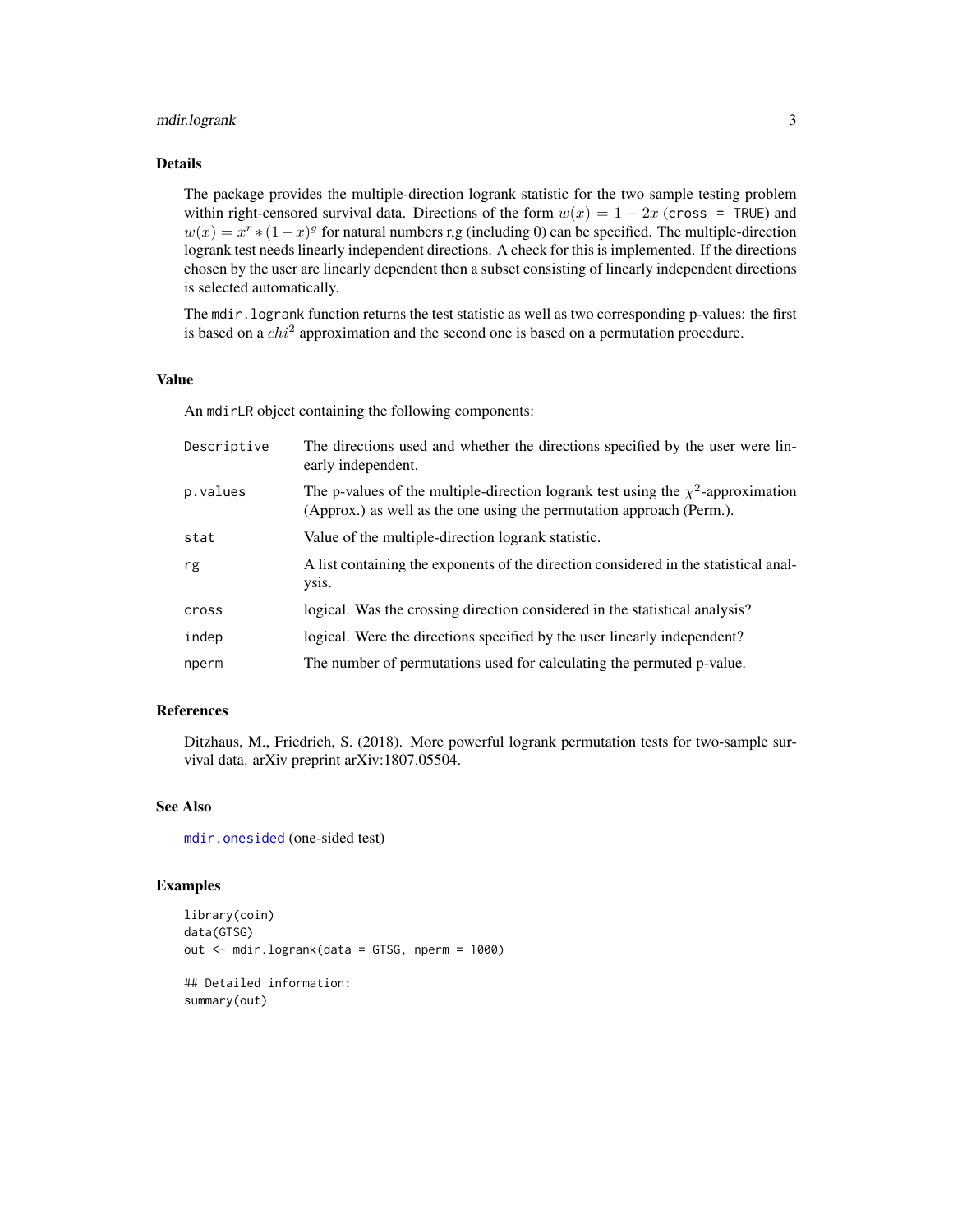<span id="page-3-1"></span><span id="page-3-0"></span>

#### **Description**

The mdir.onesided function calculates the multiple-direction logrank statistic for (one-sided) stochastic ordered alternatives and its p-value based on a wild bootstrap approach

#### Usage

```
mdir.onesided(data, group1, rg = list(c(0, 0), c(0, 4), c(4, 0)),w.user = NA, wild = "rade", iter = 10000, dig_p = 3,
  dig<sub>stat</sub> = 3)
```
#### **Arguments**

| data     | A data frame, list or environment containing the variables time, event (with<br>values 0 for censored and 1 for uncensored) and group.                                                                                                                                                                                                              |
|----------|-----------------------------------------------------------------------------------------------------------------------------------------------------------------------------------------------------------------------------------------------------------------------------------------------------------------------------------------------------|
| group1   | The name or the coding for the first group in the data set (necessary for a one-<br>sided testing problem).                                                                                                                                                                                                                                         |
| rg       | A list containing the exponents $c(r, g)$ of the directions $w(x) = x^{r}(1 -$<br>$(x)$ <sup>g</sup> or NA. Both exponents r,g need to be natural numbers including 0. Default<br>is list( $c(\emptyset, \emptyset)$ , $c(\emptyset, 4)$ , $c(4, \emptyset)$ ) corresponding to the choice of the<br>proportional, early and late direction/weight. |
| w.user   | A list containing the user specified functions or NA (default).                                                                                                                                                                                                                                                                                     |
| wild     | The wild bootstrap approach used for estimating the p-value. The Rademacher<br>(rade, default), the normal distribution (norm) or the centred Poisson distribu-<br>tion (pois) approach can be selected.                                                                                                                                            |
| iter     | The number of iteration used for calculating the wild bootstrap p-value. The<br>default option is 10000.                                                                                                                                                                                                                                            |
| dig_p    | The p-values are rounded to dig_p digits, the default is 3.                                                                                                                                                                                                                                                                                         |
| dig_stat | The test statistic is rounded to dig_stat digits, the default is 3.                                                                                                                                                                                                                                                                                 |

#### Details

The function provides the multiple-direction logrank statistic for the two sample one-sided testing problem of stochastic ordering within right-censored survival data. The null hypothesis  $H : F_1 =$  $F_2$  is tested against the one-sided alternative  $K : F_1 \geq F_2, F_1 \neq F_2$ . The first group corresponding to  $F_1$  can be specified by the argument group1. An arbitrary amount of directions/weights of the form  $w(x) = x^r(1-x)^g$  for natural numbers r,g (including 0) can be chosen in the list rg. The multiple-direction onesided logrank test needs linearly independent directions. A check for this is implemented. If the directions chosen by the user are linearly dependent then a subset consisting of linearly independent directions is selected automatically. The user can also specify weights of a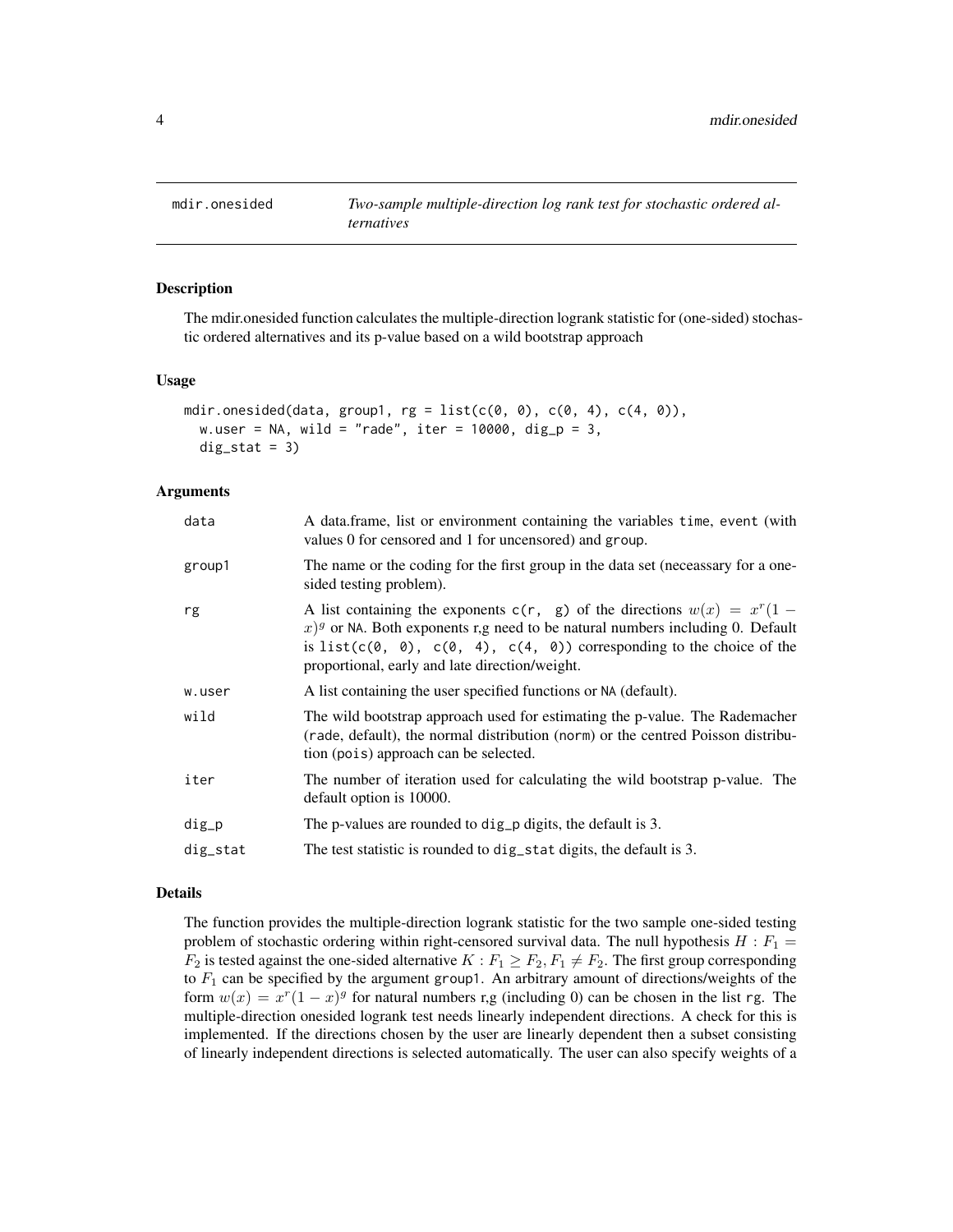#### <span id="page-4-0"></span>mdir.onesided 5

different shape in the list w.user. But if the user specified own weights in w.user then there is no automatic check for linear independence.

The mdir.onesided function returns the test statistic and the p-value based on a wild bootstrap procedure wild.

#### Value

An mdirone object containing the following components:

| Descriptive | The directions used and whether the directions specified by the user were lin-<br>early independent.                         |
|-------------|------------------------------------------------------------------------------------------------------------------------------|
| p.value     | The p-value of the one-sided multiple-direction logrank test using the the using<br>the permutation approach (Perm.).        |
| wild        | The wild bootstrap approach which was used                                                                                   |
| stat        | Value of the one-sided multiple-direction logrank statistic.                                                                 |
| rg          | The argument rg.                                                                                                             |
| w.user      | The argument w.user.                                                                                                         |
| group1      | The name of the first group.                                                                                                 |
| indep       | logical or NA. indep=TRUE/FALSE when the directions specified by rg were<br>linearly independent. indep= $NA$ when $rg=NA$ . |
| iter        | The number of iterations used for calculating the wild bootstrap p-value.                                                    |

#### References

Ditzhaus, M., Pauly, M. (2018). Wild bootstrap logrank tests with broader power functions for testing superiority. arXiv preprint arXiv:arXiv:1808.05627.

#### See Also

[mdir.onesided](#page-3-1)

#### Examples

```
library(coin)
data(GTSG)
out <- mdir.onesided(data = GTSG, group1 = "Chemotherapy+Radiation", iter = 1000)
## Detailed information:
```
summary(out)